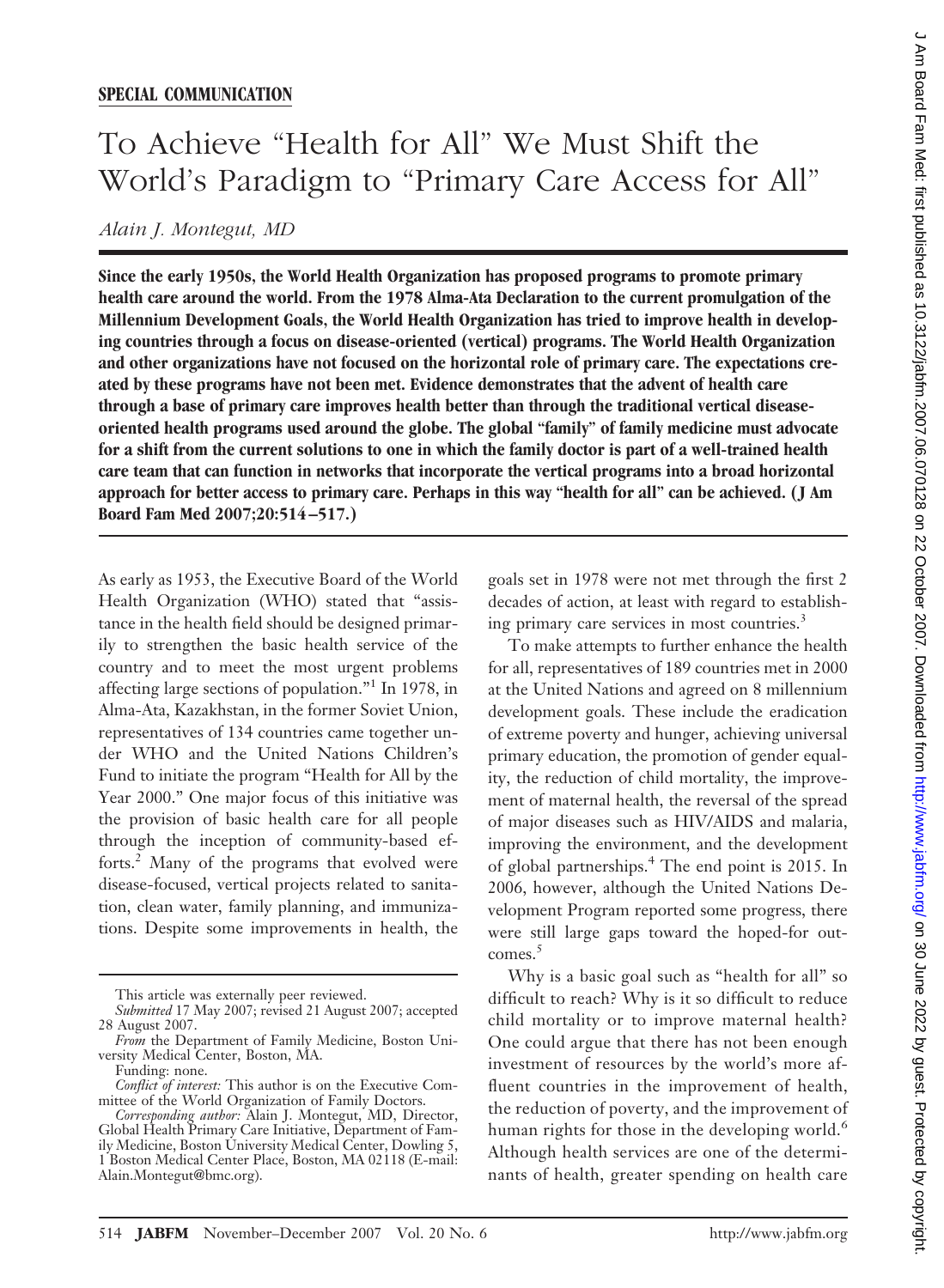is not necessarily associated with improved health outcomes. There is very strong evidence that access to comprehensive primary health care improves health outcomes. Therefore, increasing the ratio of primary care physicians compared with specialists is likely to further improve health outcomes.<sup>7</sup>

Studies from Western industrialized countries have examined primary care according to 9 characteristics. These include<sup>8</sup>:

- the extent to which the system regulates the distribution of resources throughout the country
- the mode of financing of primary care services
- the modal type of primary care practitioner
- the percentage of active physicians involved in primary care versus those in conventional specialty care
- the ratio of average professional earnings of primary care physicians compared with other specialists
- the requirement for cost sharing by patients
- the requirement for patient lists to identify the community served by practices
- 24-hour access arrangements
- strength of academic departments of primary care or general practice

In addition, 6 practice characteristics of the patients' experiences in receiving care have been found to be related to better health outcomes<sup>8</sup>:

- First contact care
- Longitudinal care
- Comprehensive care
- Coordination of care
- Family-centered care
- Community orientation

A scoring system was developed that assigned a relative value to the countries being studied based on their level of primary care. This demonstrated that the countries with higher rankings in primary care had better health indicators and that those countries that had weak primary care infrastructures had higher costs and poorer outcomes.<sup>8,9</sup>

There is an inverse relationship between primary care physician supply and especially between family physician supply and age-standardized mortality.10 Conversely, evidence demonstrates that an increase in the number of specialist physicians is associated with an increase in mortality, at least in a country well supplied with specialists (eg, the United States).<sup>10</sup> There is also an association between primary care and infant outcomes. The greater the supply of primary care physicians, the lower the infant mortality and low birth weight percentage.<sup>11</sup>

There have been numerous studies that have demonstrated that greater access to primary care leads to earlier detection of disease and a decrease in total mortality rates for specific diseases.<sup>12-16</sup> In addition, increased access to primary care results in better health outcomes and lower costs.<sup>17</sup>

Much of the evidence about the benefits of primary health care systems comes from industrialized countries, but there is some data from developing countries.18 Improvement in primary health care delivery systems is new to the developing world. If the countries most in need for health improvement will benefit from enhanced access to primary care, as has been demonstrated in industrialized countries, remains unclear. A model that provides a primary care physician with postgraduate training, such as a family physician, in each remote rural area of the world is unrealistic at this time. However, new models must evolve using the knowledge and skills of this well-trained physician to improve health in innovative ways through primary care networks that could include other primary care providers.

In 1994, after a joint meeting of the WHO and World Organization of Family Doctors (WONCA), a declaration was made stating that "to meet people's needs, fundamental changes must occur in the health care system, in the medical profession, and in medical schools and other institutions. The family doctor should have a central role in the achievement of quality, cost effectiveness, and equity in health care systems."19 The declaration went on to be even more specific, stating that "to fulfill this responsibility, the family doctor must be highly competent in patient care and must integrate individual and health care of the community."19

Developing countries are now adopting the specialty of family medicine to improve health. North-South partnerships are often a part of this development work. The integration of family medicine into health care delivery systems and the assistance that leads to these development projects now spans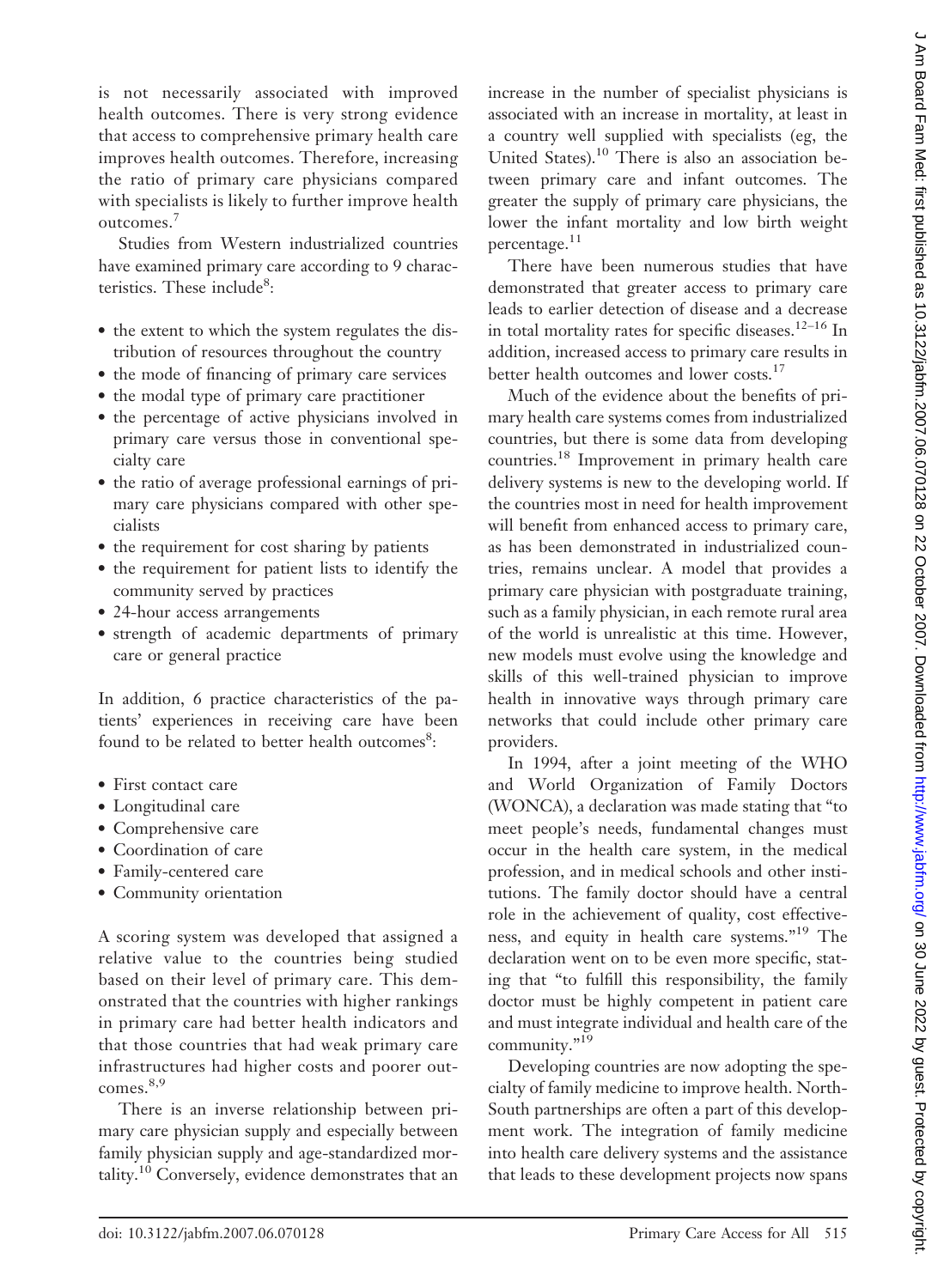the globe, including the continents most in need, such as Africa,  $2^{0,21}$  Asia,  $2^{2-24}$  and Latin America.<sup>25</sup> The "family" of family medicine across the globe is reaching out to encourage and support the development of our specialty and to promote primary care.

The evidence suggests that it is through enhanced primary care that health can truly be improved. We must encourage the advance of health systems in the developing world that integrate the more common disease-oriented approach to health care delivery with a patient and population oriented approach that emphasizes access to a solid base of primary care providers. According to Chris Van Weel, in his incoming presidential address (Singapore July 2007), WONCA has called for "15% by 2015" as an appeal to the WHO and major health program donors to shift some of the funding allocated to the traditional, vertical disease-oriented programs to the horizontal primary care approach to improve access for those in need.

The "family" of family medicine must work toward this paradigm shift in health care delivery in countries of need. By supporting enhanced access to primary care networks of well trained providers we will improve health and reduce costs over time. By encouraging the integration of the disease-oriented global health programs into a wide network of well-trained primary care providers, these resources could perhaps be brought to a larger community through improved access to health care. The 6 practice characteristics of primary care<sup>8</sup> harnessed to the resources now invested globally in health care could perhaps finally bring "Health to All."

## **References**

- 1. World Health Organization. Handbook of resolutions and decisions, vol I, 1948 –1972. Geneva (Switzerland): World Health Organization; 1973.
- 2. World Health Organization. Primary health care. Report of the International Conference on Primary Health Care, Alma-Ata, USSR, 6-12 September 1978. Geneva (Switzerland): World Health Organization; 1978.
- 3. World Health Organization. The World Health Report 1999: making a difference. Available at http:// www.who.int/whr/1999/en/whr99\_en.pdf. Accessed 31 August 2007.
- 4. United Nations Department of Public Information. United Nations Millennium Development Goals.

Available at http://www.un.org/millenniumgoals/. Accessed 31 August 2007.

- 5. United Nations Development Indicators Unit. Millenium Indicators. Available at http://millenniumindicators.un.org/unsd/mi/mi\_series\_results.asp? rowId=561. Accessed 28 August 2007.
- 6. O'Neil, E. Awakening Hippocrates, a primer on health, poverty and global services. Chicago: American Medical Association; 2006.
- 7. Starfield B. Primary care: balancing health needs, services, and technology. New York: Oxford University Press; 1992.
- 8. Starfield B, Shi L. Policy relevant determinants of health: an international perspective. Health Policy 2002;60:201–18.
- 9. Starfield B. Primary care: is it essential? Lancet 1994; 344:1129 –33.
- 10. Shi L, Macinko J, Starfield B, Wulu J, Regan J, Politzer R. The relationship between primary care, income inequality, and mortality in US States, 1980 – 1995. J Am Board Fam Pract 2003;16:412–22.
- 11. Shi L, Macinko J, Starfield B, et al. Primary care, infant mortality, and low birth weight in the states of the USA. J Epidemiol Community Health 2004;58: 374 – 80.
- 12. Ferrante JM, Gonzalez EC, Pal N, Roetzheim RG. Effects of physician supply on early detection of breast cancer. J Am Board Fam Pract 2000;13:408 – 14.
- 13. Roetzheim RG, Pal N, van Durme DJ, et al. Increasing supplies of dermatologists and family physicians are associated with earlier stage of melanoma detection. J Am Acad Dermatol 2000:43(2 Pt 1): 211-8.
- 14. Roetzheim RG, Pal N, Gonzalez EC, et al. The effects of physician supply on the early detection of colorectal cancer. J Fam Pract 1999;48:850 – 8.
- 15. Campbell RJ, Ramirez AM, Perez K, Roetzheim RG. Cervical cancer rates and the supply of primary care physicians in Florida. Fam Med 2003;35:60 – 4.
- 16. Shi L, Macinko J, Starfield B, Xu J, Politzer R. Primary care, income inequality, and stroke mortality in the United States. A longitudinal analysis, 1985–1995. Stroke 2003;34:1958 – 64.
- 17. Franks P, Fiscella K. Primary care physicians and specialists as personal physicians. Health care expenditures and mortality experience. J Fam Pract 1998; 47:105–9.
- 18. Starfield B, Shi L, Macinko J. Contribution of primary care to health systems and health. Milbank Q 2005;83:457–502.
- 19. World Health Organization. Making medical practice and education more relevant to people's needs: the contribution of the family doctor. Geneva (Switzerland): World Health Organization; 1994.
- 20. Bakengesa E. Proceedings of the National Dialogue on the Future of Family Medicine, Makerere University, Makerere, Uganda, 8 June 2005.